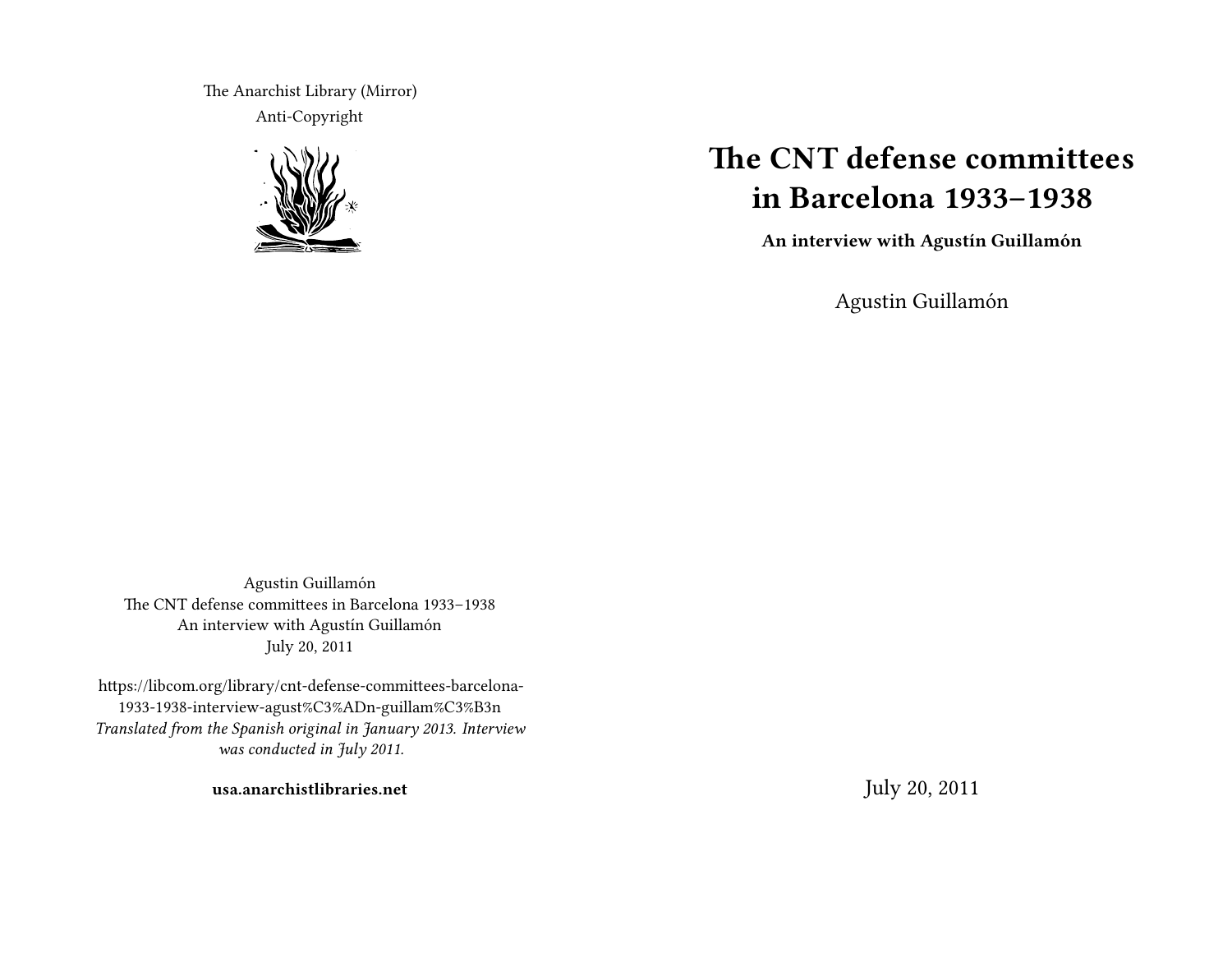In 1938, the revolutionaries were either dead, in jail or living in conditions of absolute secrecy. It was not Franco's dictatorship, but Negrín's republic that put an end to the Revolution.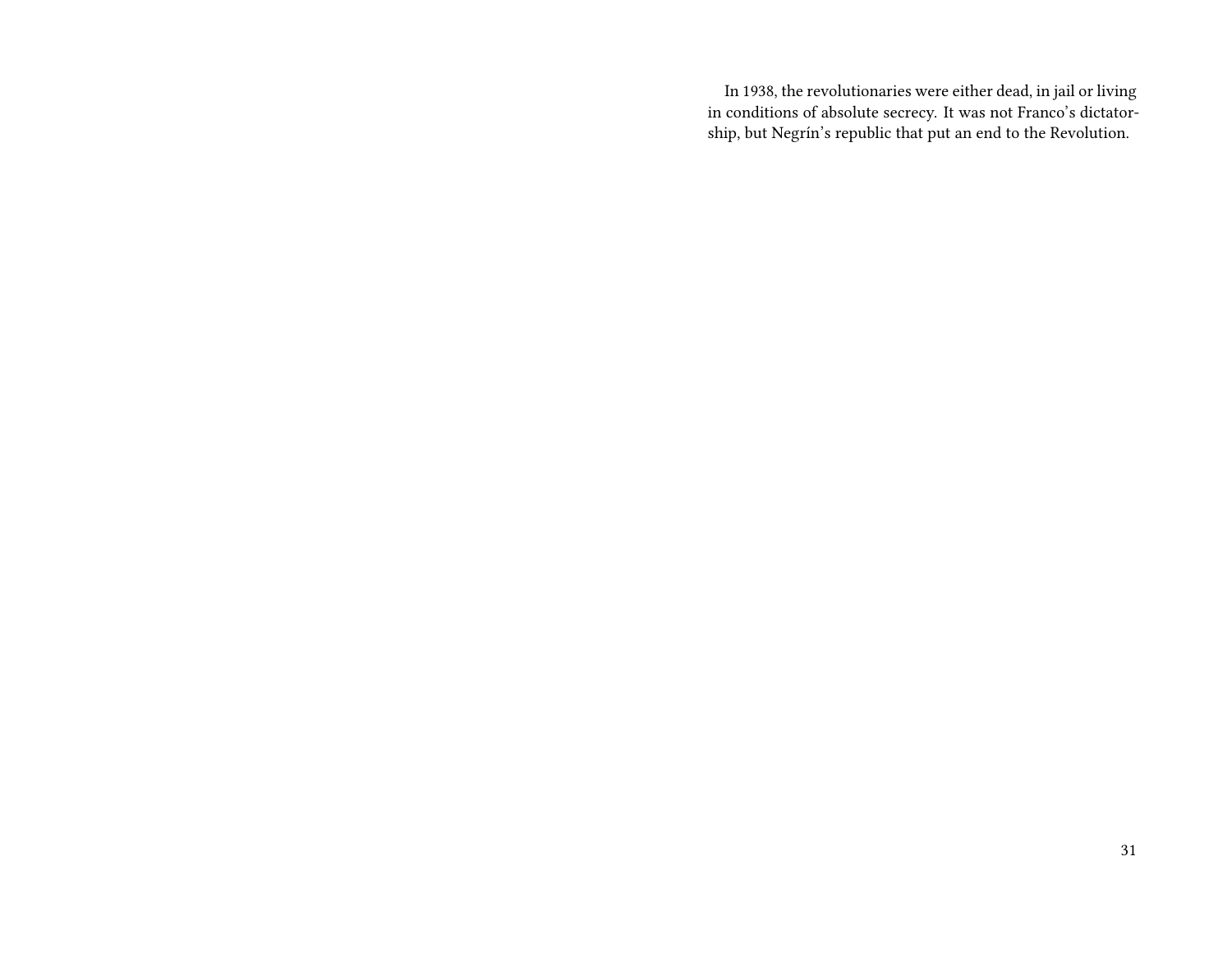were systematically dissolved and the buildings they occupied were attacked, one by one. The last building occupied by a defense committee, and the strongest and most important, was the headquarters of the Central defense committee, located at the former monastery of St. Anthony, which was attacked on September 21, 1937 by the forces of public order, which utilized an entire arsenal of machine guns, tanks and hand grenades. The monastery's defenders did not yield, however, to force of arms, but to the evacuation order delivered by the Regional Committee.

From then on, the defense committees disguised themselves under the name of CNT coordination and information Sections, devoted exclusively to clandestine investigative and informational tasks, of the kind that was carried out prior to July 19; but now (1938) they had to operate in a distinctly counterrevolutionary situation.

They were still combative enough and strong enough, however, to publish a clandestine bulletin, *Alerta!*, seven issues of which were distributed between October and December 1937. The first issue was published on October 23, 1937. The constant preoccupations of this bulletin were: solidarity with "revolutionary prisoners", demanding their release and denouncing the administration of and abuses that took place at the Modelo prison; the critique of the collaborationism and politicization of the FAI; and the denunciation of the disastrous military policies of the Negrín-Prieto government and the Stalinist domination of the army and the State. It expressed its support for the Libertarian Youth and the Friends of Durruti. An unforgettable characteristic of the publication were its constant calls to "revolution" and the demand that all the members of the superior committees must resign their government positions: "The Revolution cannot be carried out FROM WITHIN THE STATE, but only AGAINST THE STATE". Its last issue, dated December 4, 1937, denounced the Stalinist Chekas and the brutal persecution of the CNT members in Cerdaña.

## **Contents**

| Alasbarricadas-An obligatory question: What       |    |
|---------------------------------------------------|----|
| were the Defense Committees?                      | 5  |
| ALB-How were the action groups transformed        |    |
| into defense cadres?                              | 7  |
| ALB-One question that many people will ask, is    |    |
| if the anarchists could have seized power         | 9  |
| ALB-How were these Defense Committees trans-      |    |
| formed into Popular Militias and revolu-          |    |
| tionary neighborhood committees?                  | 10 |
| ALB-Was there a power vacuum? Were the            |    |
| neighborhood committees formed from the           |    |
| Defense Committees? And what about the            |    |
| provisions committees?                            | 13 |
| ALB-What were the Control Patrols?                | 16 |
| ALB-What were the overall achievements of the     |    |
| <b>Central Committee of Antifascist Militias?</b> | 17 |
| ALB-Did the defense committees clash with the     |    |
| superior committees?                              | 20 |
| ALB-Why did the committees lose control over      |    |
| provisioning? What was the "war for bread"?       | 21 |
| ALB-How and for what purposes did the Defense     |    |
| Committees reorganize?                            | 24 |
| ALB-What role did the Defense Committees play     |    |
| in May 1937?                                      | 26 |
| ALB-How were the Defense Committees dissolved?    | 29 |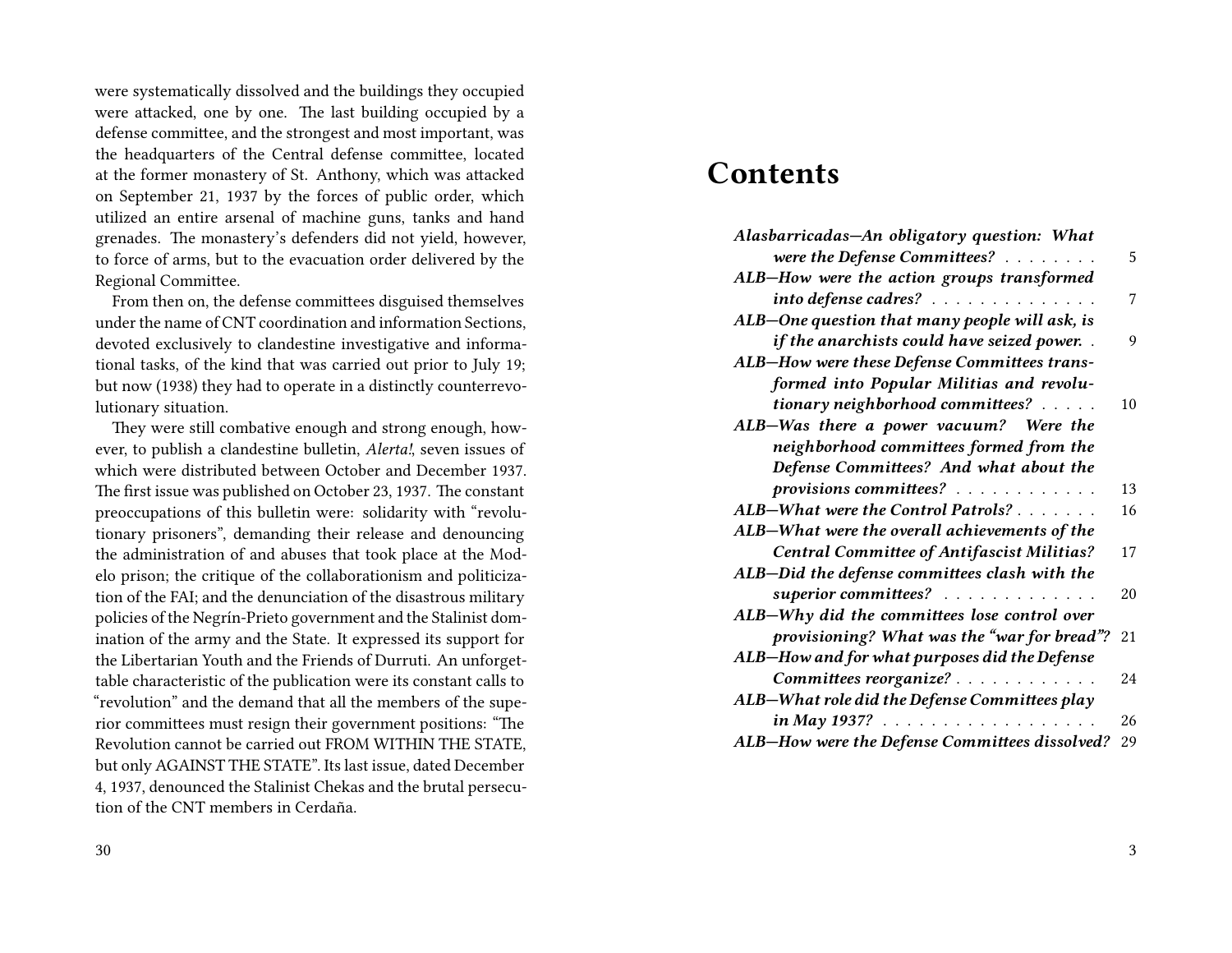#### *ALB—How were the Defense Committees dissolved?*

The military power of the defense committees in the city of Barcelona was still intact, despite the fact that the May Events were a terrible political defeat for the revolutionaries, which would become evident on June 16, 1937 with the arrest of the Executive Committee of the POUM and the banning of that party.

From that time on, a selective repression was also directed against the CNT, and a judicial offensive was opened up on several fronts:

- 1. Against the local revolutionary committees created on July 19 and 20;
- 2. Against all those who had participated in the rebellion of May 1937;
- 3. Against thought crimes, reading the clandestine press, defeatism or bearing arms without authorization;
- 4. Against certain well known officials of the CNT, such as Aurelio Fernández, Barriobero, Eroles, Devesa, etc.

At the end of May 1937, however, the defense committees were still strong enough to organize some armed units under the direction of the district defense committees.

The revolutionary neighborhood committees in Barcelona that had arisen on July 19–20 survived until at least June 7, when the recently-restored forces of public order of the Generalitat dissolved and occupied the various headquarters of the Control Patrols, and also some of the headquarters of the defense committees, such as that of the neighborhood of Les Corts. Despite the decree ordering the disbanding of all armed groups, most resisted until September 1937, when they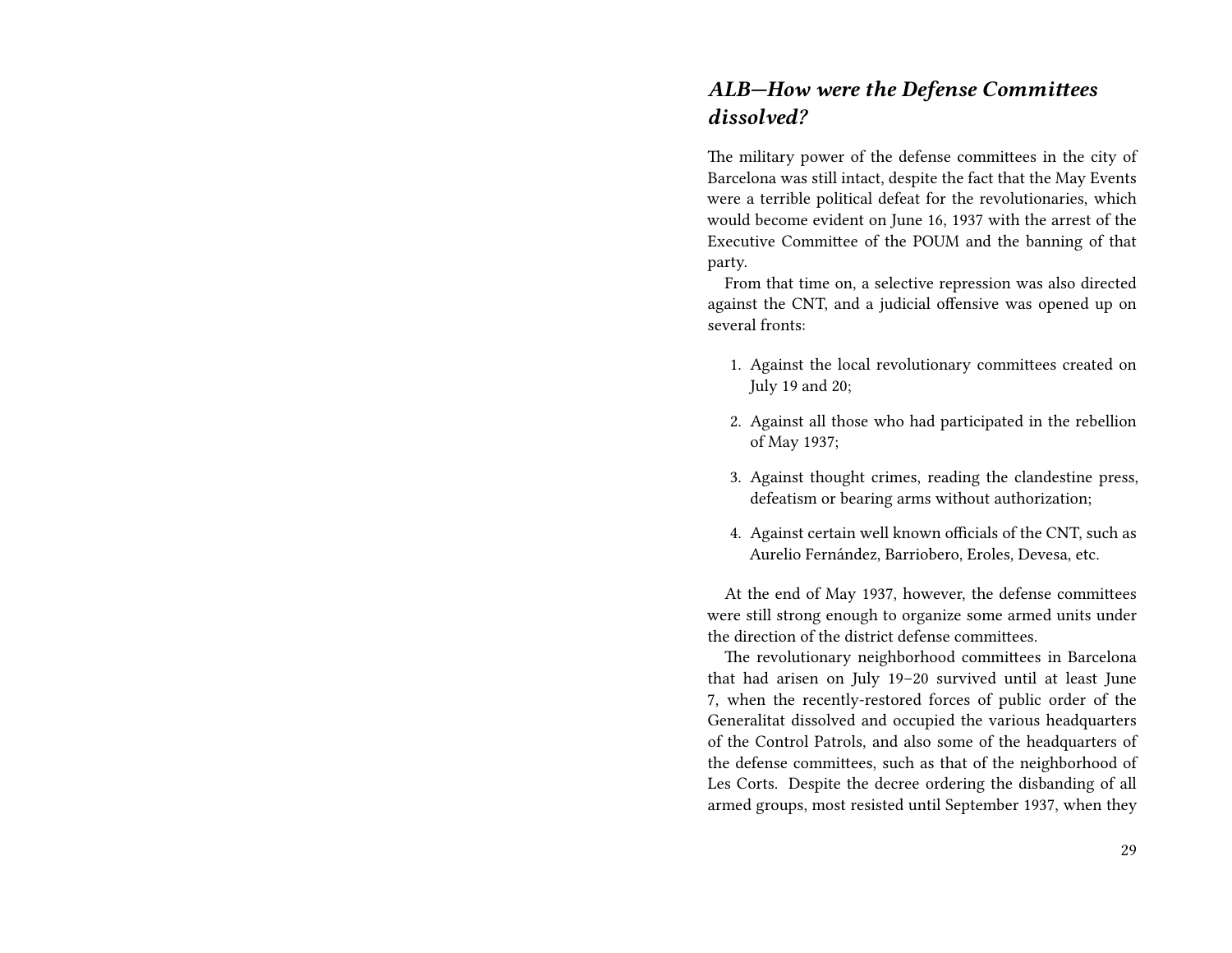that the barricades were purely spontaneous, but rather that they were the result of the directives issued by the defense committees.

Regardless of the importance of the roles played by certain leaders prior to May, all of them were rapidly left behind and surpassed. The neighborhood committees unleashed and played the leading role in the insurrection of May 3–7 of 1937 in Barcelona. And it is not possible to confuse the neighborhood defense committees with an ambiguous and imprecise "spontaneity of the masses", as is maintained by mainstream historiography.

This is how Nin, the political secretary of the POUM, described the May Days on May 19, 1937:

"The May Days in Barcelona brought about a revival of certain institutions which, during the last few months, have played a certain role in the Catalan capital and in other important municipalities: the Defense Committees. These are institutions of a primarily technical-military type, formed by the trade unions of the CNT. It was these institutions that really led the struggle, and which constituted, in each neighborhood, the center of attraction and organization of the revolutionary workers."

The Friends of Durruti did not start the insurrection, but its members were the most active combatants on the barricades, and distributed a leaflet demanding the replacement of the Government of the Generalitat by a Revolutionary Committee.

The confederal workers, disoriented by the appeals of their leaders—the same ones they had on July 19!—chose, in the end, to give up the struggle, although at first they had laughed at the calls of the CNT leadership for peace and for the end of the fighting, in the interests of antifascist unity.

On the occasion of the 75th anniversary of the Spanish Revolution, our friend and collaborator Agustín Guillamón was interviewed by the editors of the website alasbarricadas.org about his latest book, *Los Comités de Defensa de la CNT en Barcelona (1933–1938)*.

#### *Alasbarricadas—An obligatory question: What were the Defense Committees?*

The defense committees were the clandestine military organizations of the CNT, financed by the trade unions, and their activities were subordinated to the latter.

In October 1934, the old tactic of action groups was abandoned in favor of serious and methodical revolutionary preparation. The CNCD said, "There can be no revolution without preparation. We have to put an end to the prejudice in favor of improvisation. This error, involving confidence in the creative instinct of the masses, has caused us to pay a heavy price. We cannot obtain by means of a process of spontaneous generation the indispensable means necessary for waging war on a State that has experience, heavy weaponry, and a greater capacity for offensive and defensive combat".

The basic defense group should not have too many members, in order to facilitate its clandestine operations and its flexibility, and must have a profound understanding of the character, knowledge and abilities of each militant. It should be composed of six militants, each of whom is responsible for a specific function:

- 1. Secretary: Contact with the other cadres, formation of new groups, drafting reports;
- 2. Personal Investigator: Ascertain the danger posed by enemies;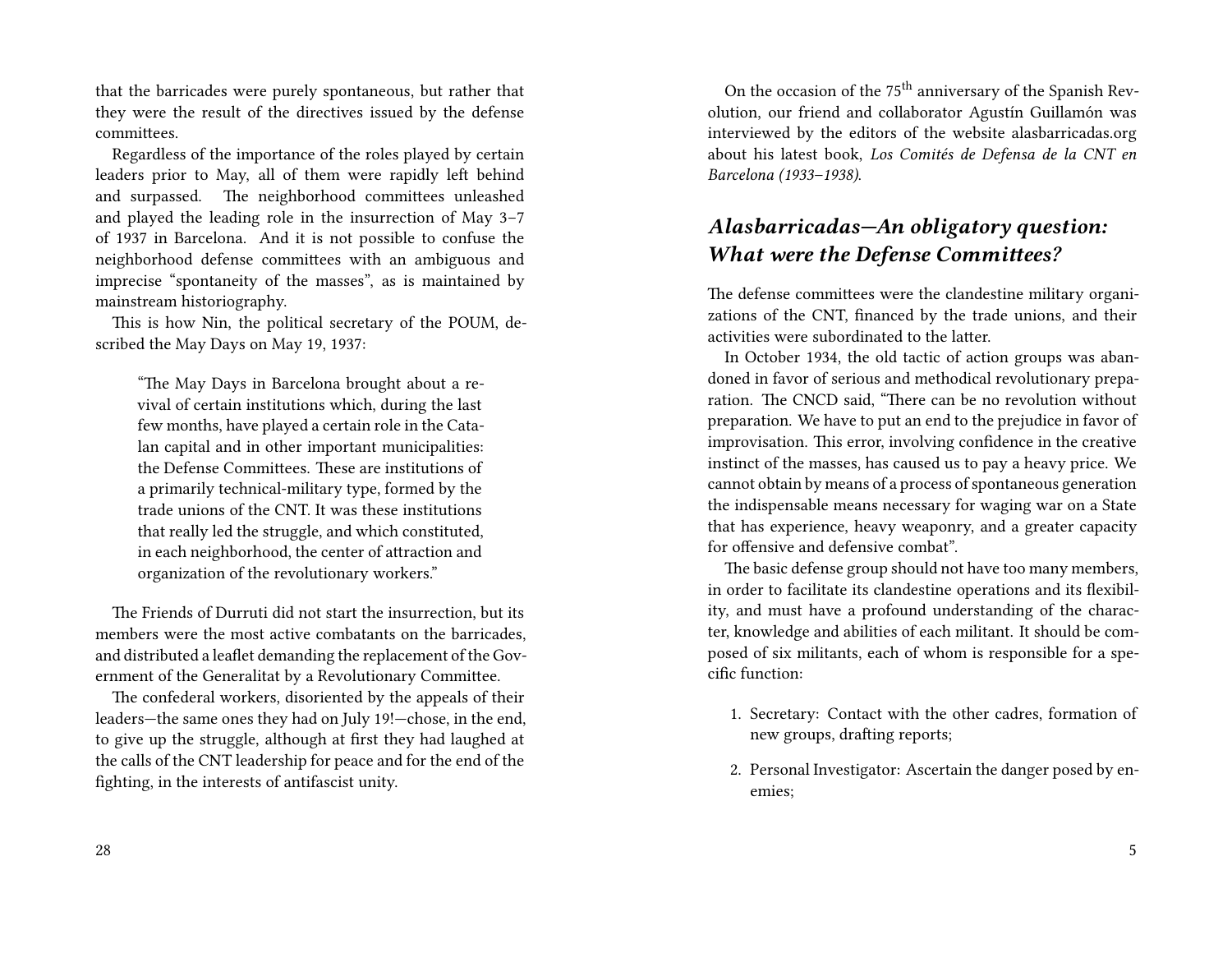- 3. Building Investigator: Draft blueprints and provide statistical reports;
- 4. Researcher for determining strategic points and tactics for street fighting;
- 5. Researcher for Public Services;
- 6. Investigator to determine where to obtain arms, money and supplies.

It was thought that this number of six militants was the ideal figure for a defense group or team, with the proviso that, in certain cases, one more member could be added for "relief" purposes. Absolute secrecy was mandatory. These groups were the basic core groups of a revolutionary army, capable of mobilizing more numerous secondary groups, and these, in turn, were to mobilize the entire population.

The defense group was the basic cell of this clandestine military structure of the CNT, composed of six militants. Its responsibilities were very precisely demarcated within each neighborhood. In each neighborhood a district Defense Committee was formed, which coordinated all these defense cadres, and which received a monthly report from the Secretary of each Defense Committee. The Secretary-Delegate of the district drafted a summary report that he delivered to the District Committee; and the latter, in turn, passed it on to the Local Defense Committee "and the latter passed it on to the Regional and National Defense Committees, respectively".

The report of the CNCD also included a detailed plan for the organization of the Defense Committees on a regional and national scale, which also embraced all those sectors of the working class, such as railroad workers, trolley conductors, telephone and telegraph operators, postal employees and, in short, all those sectors that, due to the special character of their trades or organizations, were national in scope, with special emphasis

de Cataluña. They were under the command of Eusebio Rodríguez Salas, a UGT militant and hardcore Stalinist, who was also an officer in the Commissariat of Public Order. The Telephone Company building had been under the control of the CNT since July 19. The monitoring of telephone communications, surveillance over the borders and the control patrols were the main bones of contention, which had since January provoked various incidents between the republican government of the Generalitat and the confederal masses. It was an inevitable struggle between the republican State apparatus, which claimed absolute authority over all domains in "its jurisdiction", and the defense of the "conquests" of July 19 by the CNT. Rodríguez Salas attempted to seize control of the Telephone building. The CNT militants on the lower floors, taken by surprise, allowed themselves to be disarmed; but on the upper floors, the militants fought back with determination, thanks to a strategically placed machine gun. The news of the attack spread rapidly. Barricades appeared immediately throughout the city. This must not be understood as a spontaneous reaction of the working class of Barcelona, because the general strike, the armed confrontations with the police and the barricades were the result of the initiative taken by the defense committees, whose directives were rapidly followed thanks to the existence of an enormous degree of generalized discontent, the increasing economic hardships of everyday life caused by the high cost of living, the bread lines and rationing, as well as the tension that divided the revolutionary rank and file of the CNT between collaborationists and revolutionaries. The street battles were directed and executed by the neighborhood defense committees (and only to a lesser extent by certain units of the control patrols). The fact that there were no orders from the superior committees of the CNT, whose members were government ministers in Valencia and Barcelona, or from any other organization, to mobilize and construct barricades throughout the city, does not mean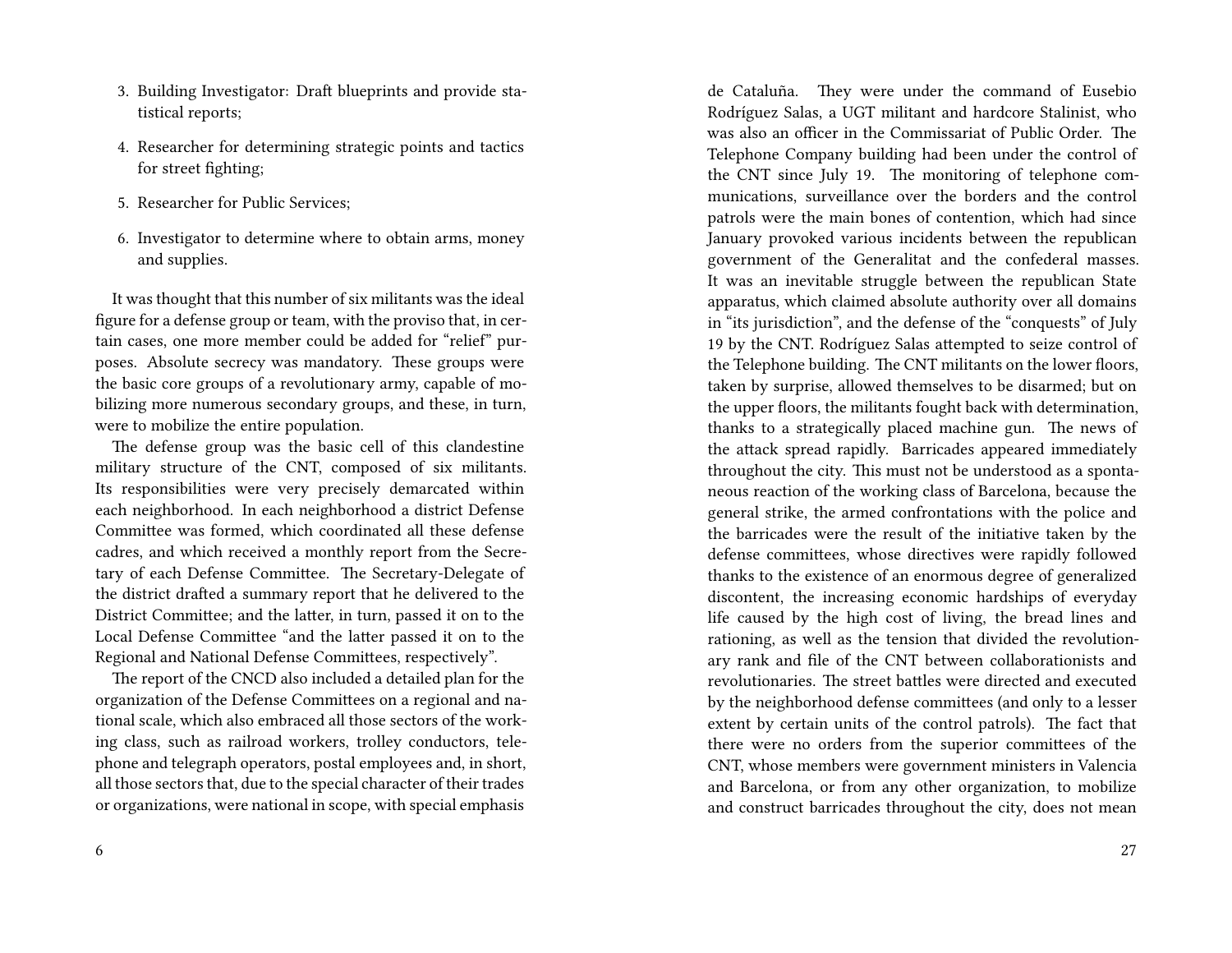fascism. This was a decisive step towards the revolutionary insurrection that would break out on May 3.

This Plenum also testified to the existence of an ideological divide, not so much between the CNT and the FAI, as between revolutionaries and collaborationists, which indicated the existence of an organizational split within the libertarian movement in Barcelona, which was manifested in the growing opposition and the unbridgeable gap with regard to goals that had opened up between the defense sections of the neighborhood committees and the Libertarian Youth, on the one side, and the superior committees, on the other.

This radicalization was the product of an increasingly unsustainable situation in the streets. On April 14, a women's demonstration, which on this occasion was not manipulated by the PSUC, departed from La Torrassa for the various markets in Collblanc, Sants and Hostafrancs, to protest against the high price of bread and other food products. The demonstration appealed to the Revolutionary Committee at the Plaza de España to intervene on their behalf, but the Committee told them that the issue was not within its jurisdiction. The demonstrations and protests spread to almost all the markets of the city. On the following days there were disturbances and demonstrations at various markets, although not as intense as the demonstrations of April 14. Some shops and bakeries were plundered. The hungry people of the working class neighborhoods of Barcelona had filled the streets to express their anger and to demand solutions.

#### *ALB—What role did the Defense Committees play in May 1937?*

On Monday, May 3, 1937, at about 2:45 p.m., three trucks full of heavily armed Assault Guards stopped in front of the Telephone Company's main building located on the Plaza on the importance of communications in a revolutionary insurrection. A special section was devoted to the task of infiltration of, propaganda among and the enrollment of sympathizers in the military barracks.

The Defense Committees had two essential functions:

- 1. Acquisition, maintenance, storage and training in the use of weapons;
- 2. Logistics in the broadest meaning of the term, from assuring the basic needs of the population and running soup kitchens to the establishment and maintenance of hospitals, schools, cultural centers … and even, during the early stages of the revolution, the recruitment of militias and the provisioning of the columns leaving for the front.

The first Defense cadres were formed shortly after the proclamation of the Republic, and could be considered to be the continuation, reorganization and extension of the armed action and self-defense groups of the years of *pistolerismo* (1917–1923).

#### *ALB—How were the action groups transformed into defense cadres?*

In January 1935, the anarchist groups, *Indomables, Nervio, Nosotros, Tierra Libre* and *Germen*, at a Plenum of the Federation of Anarchist Groups of Barcelona, formed the Local Committee for Revolutionary Preparedness.

The Plenum, confronted by some truly discouraging historical developments—the rise of fascism in Italy, Nazism in Germany, Stalinism in the Soviet Union, and the economic depression accompanied by mass long-term unemployment in the United States and Europe—drafted a Report that opposed these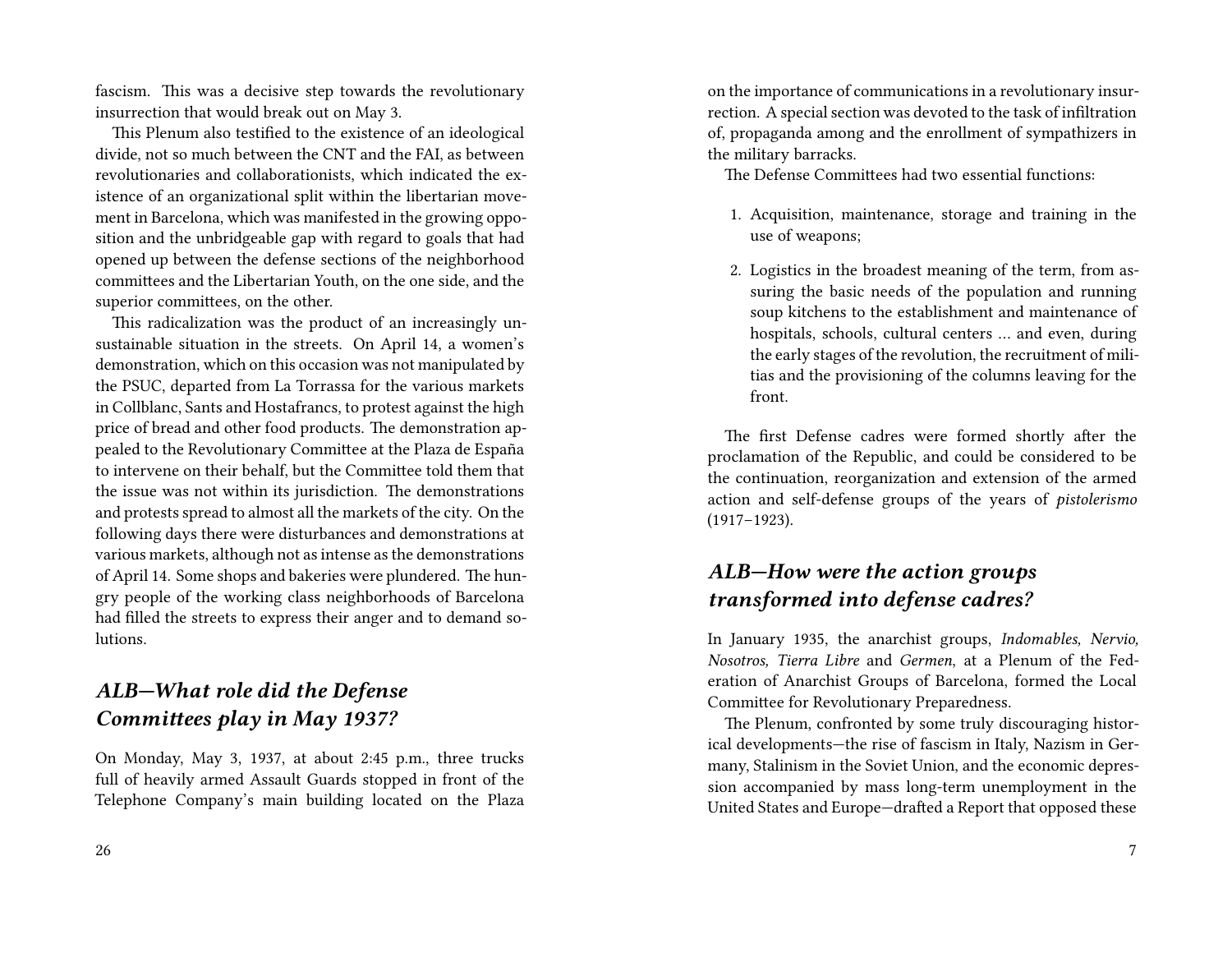developments with the hope of the revolutionary proletariat. It said: "Amidst the generalized collapse of ideals, parties, and systems, only the revolutionary proletariat remains standing with its program of the reorganization of the foundations of labor and economic and social reality, and solidarity".

The Report contained a profound critique of the puerile tactics of revolutionary gymnastics and improvisation that had been abandoned in October 1934. It said: "The social revolution cannot be interpreted as a single bold attack, in the style of the coup d'états of Jacobinism, but will instead be the consequence and result of the process of an inevitable civil war whose duration cannot be foreseen".

Revolutionary preparation for a long civil war required that the comrades confront new challenges that were unthinkable in the framework of the old tactics of the armed groups. The Report said: "In view of the fact that it is not possible to possess in advance the stockpiles of weapons necessary for sustained combat, the Preparedness Committee must undertake a study of how to convert industries in certain strategic zones [...] into industries that are capable of providing war materiel for the revolution". This was the origin of the Commission of War Industries, formed on August 7, 1936, which created a powerful military industry from scratch thanks to the efforts of the workers, coordinated by the CNT's Eugenio Vallejo Isla, a metal worker, Manuel Martí Pallarés, of the Chemical Workers Union, and Mariano Martín Izquierdo; the responsibility for this achievement was subsequently claimed by bourgeois politicians (Josep Tarradellas), and while it is true that they did contribute to its success, it was "primarily due to the workers in the factories, and to the technicians, whose responsible delegates were granted managerial authority by the CNT from the beginning of the war".

From the action groups and gunmen who practiced a revolutionary gymnastics prior to 1934, the CNT had passed to the

crushing of fascism possible; and whereas every form of government is by its very essence reactionary and therefore contrary to every social revolution; it is resolved:

- 1. That all the persons who currently occupy positions in the antifascist governmental apparatus must resign;
- 2. That an antifascist revolutionary Committee should be formed for the coordination of the armed struggle against fascism;
- 3. Industry, trade and agriculture must be immediately socialized;
- 4. A producer's card must be introduced. The general mobilization of all men capable of bearing arms and of working must be implemented for the front and for the rearguard;
- 5. And finally, to impress upon one and all an unyielding revolutionary discipline, as a guarantee that the interests of the social revolution cannot be flouted with impunity."

This meeting had escaped the control of the bureaucrats. The Defense Committees of Barcelona, or, which amounts to the same thing, the delegations of the revolutionary neighborhood committees, as well as the Libertarian Youth, participated in this Plenum, and undoubtedly contributed to the radical tone of the resolutions.

The FAI of Barcelona, together with the sections of the revolutionary neighborhood defense committees and the Libertarian Youth, despite the indignation and the hysterical opposition of certain bureaucrats, resolved to put an end to collaborationism, and demanded that the anarchist ministers of the government of the Generalitat must resign and that a revolutionary Committee must be formed to conduct the war against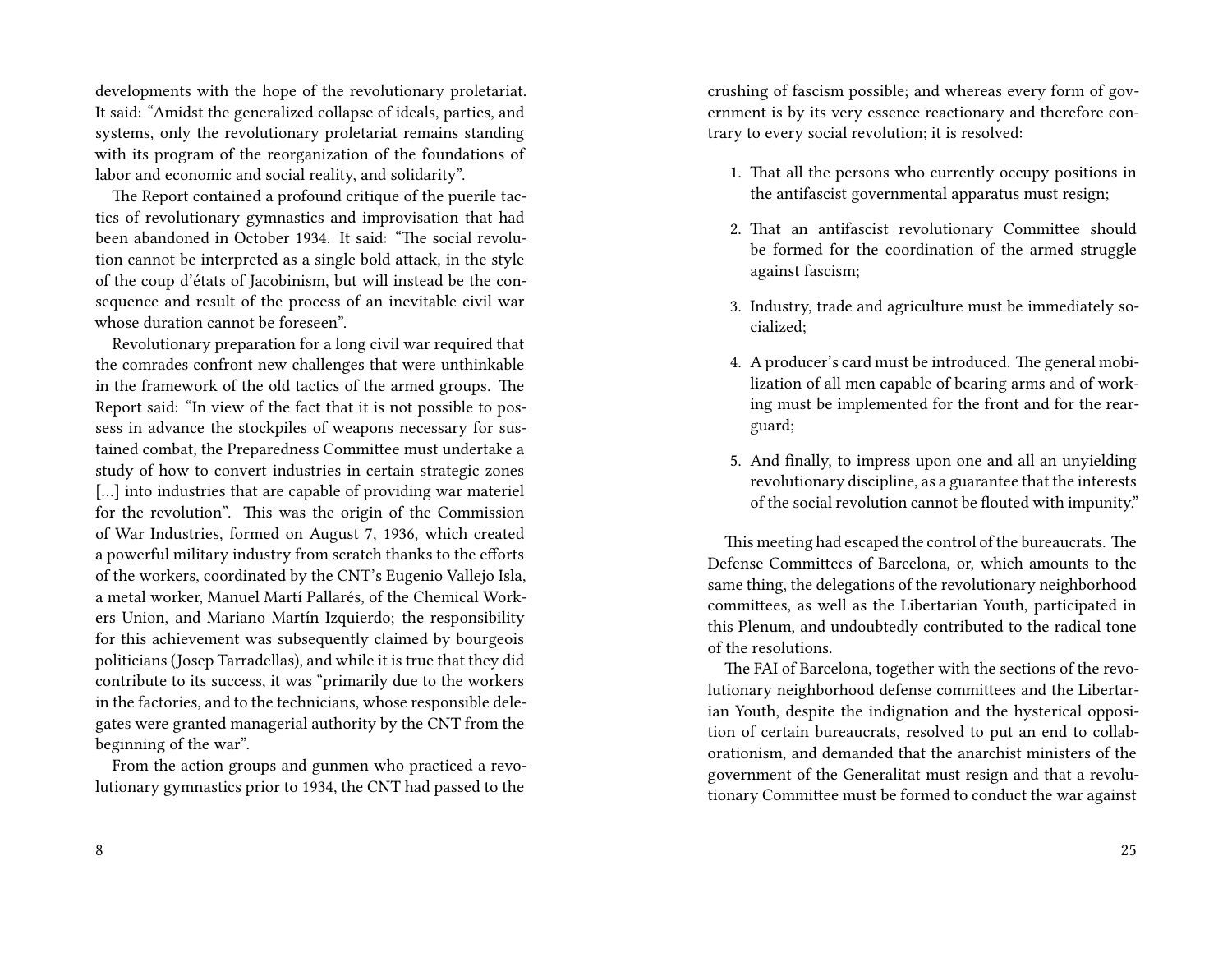emergency, violated the philosophy of the free market advocated by Comorera.

There was a connection between the bread lines in Barcelona and the irrational competition of the wholesalers in the Paris grain market. This Barcelona-Paris nexus would have been severed by a monopoly in foreign trade. With Comorera's free market policy this nexus was consolidated. In addition, the PSUC encouraged the speculation of the shopkeepers, who got rich on the hunger of the workers.

#### *ALB—How and for what purposes did the Defense Committees reorganize?*

On Sunday, April 11, at a rally in La Monumental arena, there were many placards demanding the release of Maroto and numerous other antifascist prisoners, most of whom were members of the CNT. Federica Montseny was greeted with boos and catcalls. The shouts in favor of freedom for the prisoners got louder and louder, and were constantly repeated. The superior committees held the Friends of Durruti responsible for this disruption of the rally. Federica, who was very upset, threatened not to hold any more meetings in Barcelona.

Gracia's Grupo 12 presented a written proposal:

"On Monday, April 12, 1937, a session of the local plenum of the Anarchist Groups of Barcelona was held at the CNT-FAI headquarters, attended also by the confederal Defense groups and the Libertarian Youth.

"The Plenum, in consideration, after ample discussion, of the results of nine months of ministerial policies, and in recognition of the impossibility of winning the armed struggle on the fronts against fascism without subordinating all particular, economic, political and social interests to the supreme goal of the winning the war; and in consideration of the fact that only with the total socialization of industry, trade and agriculture, is the

creation of information and combat cadres that were viewed as the basic cells of a revolutionary army.

#### *ALB—One question that many people will ask, is if the anarchists could have seized power.*

During the first six months of 1936 the group *Nosotros* engaged in bitter disputes with the other groups of the FAI in Catalonia regarding two fundamental concepts, at a time when it was known for certain that the military was making preparations for a bloody coup d'état. These two concepts were the "seizure of power" and the "revolutionary army". The pragmatism of the *Nosotros* group, which was more concerned with insurrectional techniques than with taboos, clashed head-on with the ideological prejudices of the other groups in the FAI, that is, with the rejection of what the latter referred to as "anarchist dictatorship", and with their deeply ingrained anti-militarism, which left everything to the creative spontaneity of the workers.

This harsh attack against the "anarcho-Bolshevik practices" of the *Nosotros* group was comprehensively set forth in the journal *Más Lejos*, edited by Eusebio C. Carbó, whose contributors included Jaime Balius and Mariano Viñuales. *Más Lejos* published the responses to a survey that it had featured in its first issue of April 1936, which consisted of two questions about electoral abstention, and a third question about the seizure of power, which was framed in the following manner: "Can anarchists, under any circumstances, and OVERCOMING ALL SCRUPLES, accept the seizure of power, in any form, as a means of accelerating the pace of their progress towards the realization of Anarchy?"

Almost all those who participated in the survey responded to this question in the negative. But none of the responses offered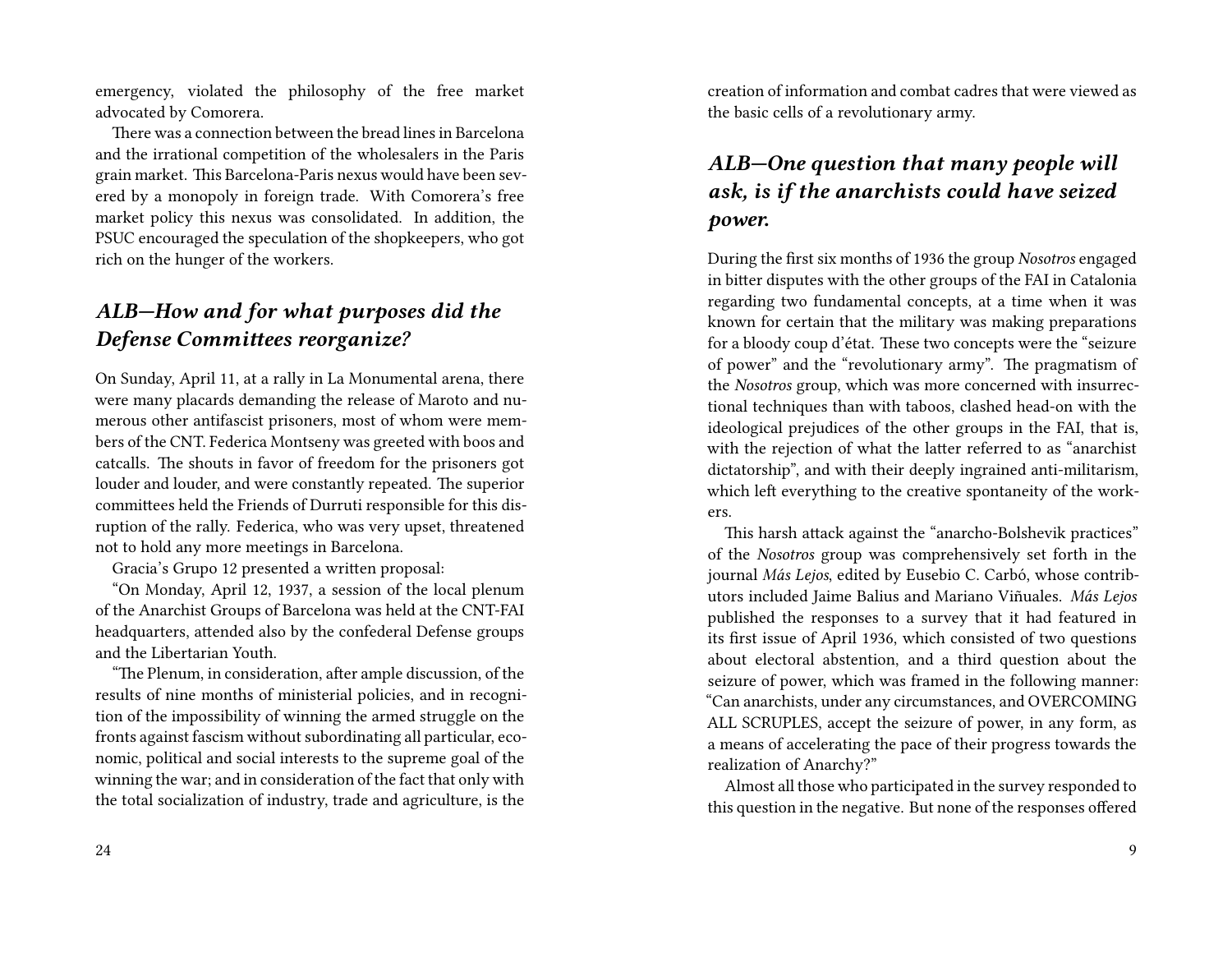a practical alternative to accompany this general rejection of the seizure of power. Anarchist theory and practice seemed to be divorced from one another, on the very eve of the military coup d'état.

At the Plenum of the Barcelona Anarchist Groups, which met in June 1936, García Oliver proposed that the organization of defense cadres, coordinated in neighborhood defense committees in the city of Barcelona, was the model that should be followed, and that they should be extended to cover all of Spain, and that this structure should be coordinated on a national and regional level, in order to form a revolutionary army of the proletariat. This army should be complemented with the creation of guerrilla units of one hundred men each. Many militants opposed García Oliver's proposals, and put their trust instead in the spontaneity of the workers rather than in a disciplined revolutionary organization. The anti-militarist convictions of many affinity groups led to an almost unanimous rejection of the theses of the *Nosotros* group, and especially the theses defended by García Oliver.

#### *ALB—How were these Defense Committees transformed into Popular Militias and revolutionary neighborhood committees?*

On July 16, the army revolt began in Melilla. By the  $18<sup>th</sup>$ , the military revolt had spread to all of Morocco, the Canary Islands and Seville.

The military garrison of Barcelona had about six thousand men, as opposed to almost two thousand in the Assault Guards and the two hundred members of the Catalan Autonomous Police. The Civil Guards, concerning whom no one was sure just which side they would join, had about three thousand men. The CNT-FAI had about twenty thousand militants, organized in District Defense Committees, who were ready to take up

Comorera ended his speech with an appeal to all the organizations to assume responsibility for the sake of iron unity in the antifascist struggle. In order to understand Comorera's speech we must note the strategy, formulated by Gerö, of implementing a SELECTIVE policy against the anarchist movement, which consisted in integrating its leaders into the State apparatus, while at the same time carrying out an implacable repression against the revolutionary sectors, that were shamefully referred to as "incontrolados", gangsters, murderers, agents provocateurs and irresponsible elements; and whom Comorera very clearly identified with the defense committees.

The provisions warehouses of the neighborhood committees determined what, how, what quantities and what price would be charged by the shopkeepers, once the "revolutionary" needs of the neighborhood were satisfied, that is, the needs of the invalids, children, unemployed, peoples' kitchens, etc. Comorera advocated the elimination of these revolutionary neighborhood committees, which were to be replaced by the free market. He knew, furthermore, that the former implied the latter, and that, unless the defense committees were suppressed, the free market would be a chimera.

The rational, adequate and planned provisioning of Barcelona and Catalonia, would have required the adoption of the proposals made by Joan P. Fábregas, the Minister of the Economy and member of the CNT, between October and December of 1936, in his fruitless battles in the Council of the Generalitat, to secure the monopoly of foreign trade, which were opposed by the other political factions represented on the Council. Meanwhile, on the Paris grain market, ten or twelve private Catalan wholesalers competed with each other, driving the prices of grains every higher. But the monopoly of foreign trade, which was not even a revolutionary measure, but only one that was appropriate for a situation of wartime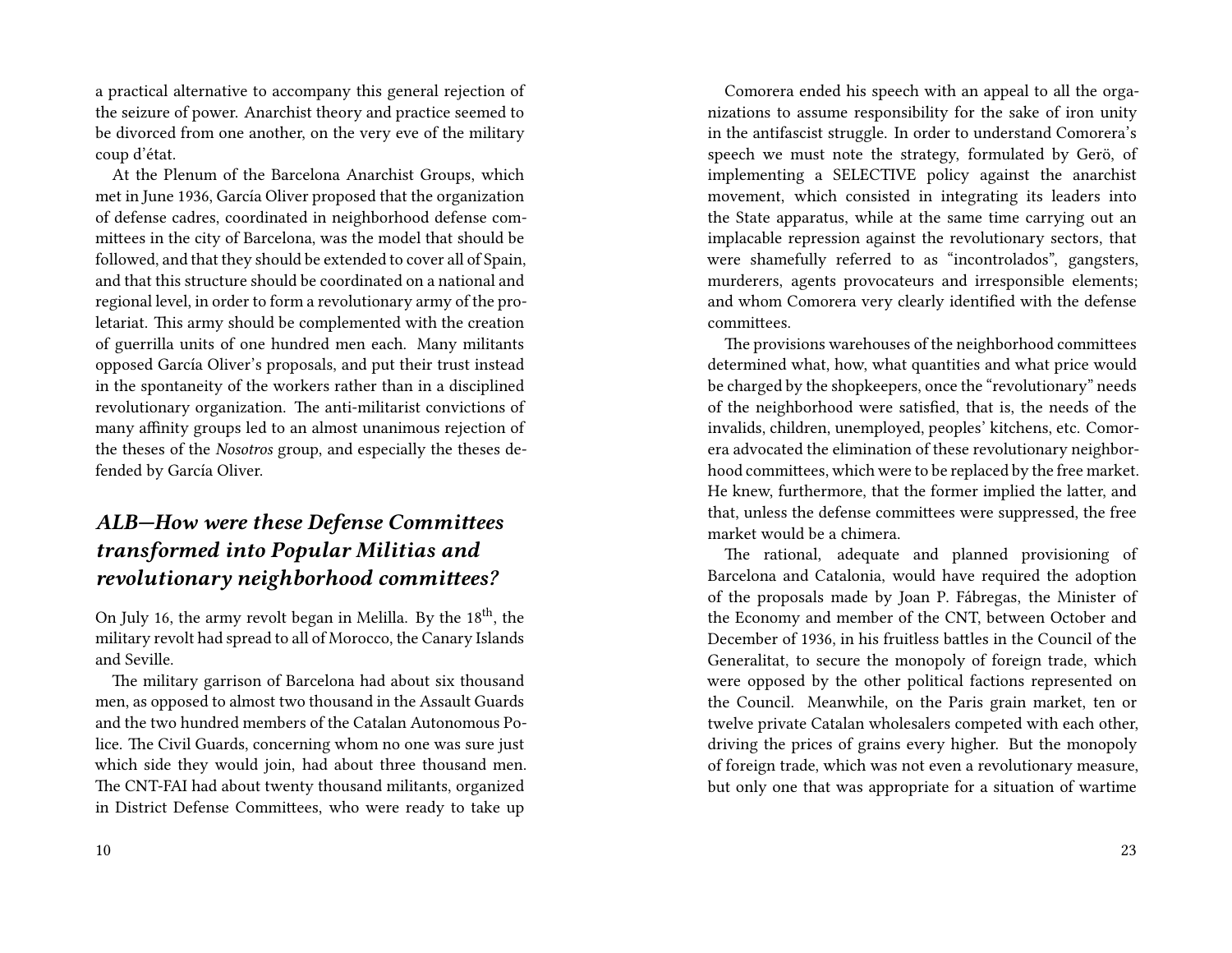just so many scraps of paper, as was the case under the first government of Tarradellas, in which Nin represented the POUM. He called for a strong government, capable of carrying out an efficient military policy that would centralize all forces at the front.

Comorera blamed the defense committees for the shortages and high prices of food, rather than the hoarding and speculation of the shopkeepers. His speech justified and served as an explanation for the slogan that had appeared on placards and posters in women's demonstrations that took place in late 1936 and early 1937—"more bread and fewer committees" demonstrations that were promoted and manipulated by the PSUC. It was clear that there would be a confrontation between the two opposed provisions policies, that of the PSUC and that of the Food Workers Trade Union of the CNT. The Food Workers Trade Union, through the thirteen provisions warehouses in the various districts of the city that were under the control of the revolutionary neighborhood committees (or, more accurately, of the district defense committees), delivered free food to the people's kitchens, which fed the unemployed and their families, and also served the needs of the refugees who, in April 1937, already numbered 220,000 in Barcelona. It was a network of provisioning that rivaled the retail shops, which only responded to the law of supply and demand; the revolutionary institutions attempted, above all, to prevent the prices of necessities from rising too high, which rendered many products inaccessible for the workers and, of course, for the unemployed and the refugees. The black market was the biggest business arena for the shopkeepers, who made excellent profits thanks to the hunger of the majority of the population. Comorera's war for bread waged against the district provisioning committees had no other objective than that of stripping the defense committees of every shred of power, even at the cost of depriving Barcelona of food and other basic necessities.

arms. It agreed, in the liaison committee formed by the CNT with the Generalitat and the loyal military officers, to confront the coup with only one thousand armed militants.

On July 19 and 20 of 1936, in the midst of the fighting in the streets of Barcelona, when the rebel military officers were defeated, the members of the defense committees began to refer to themselves, and were referred to by others, as "the militiamen". Without any transitional period whatsoever, the defense cadres became Popular Militias. The original structure of the defense cadres had foreseen their extension and growth, by way of the incorporation of secondary cadres. All that had to be done was to find a place within them for the thousands of worker-volunteers, who were joining the fight against fascism, and to send them to Aragon. The confederal militias were transformed into the vanguard of all the armed units that were sent to fight the fascist enemy. They comprised the armed organization of the revolutionary proletariat. They were imitated by the other columns, including those of bourgeois origin. Due to the absence of a single proletarian army, the various parties and organizations created their own party and trade union militias, without any central command and with only the most tenuous coordination.

These defense cadres underwent a dual TRANSFORMA-TION. On the one hand, they were transformed into the Popular Militias, which from the very first days of the war defined the Aragon front, and inaugurated the collectivization of the land in the liberated Aragonese villages; on the other hand, they were transformed into the revolutionary committees that, in every neighborhood in Barcelona, and in every town in Catalonia, imposed a "new revolutionary order". Their common origin in the defense cadres caused the confederal militias and the revolutionary committees to maintain very close relations with one another.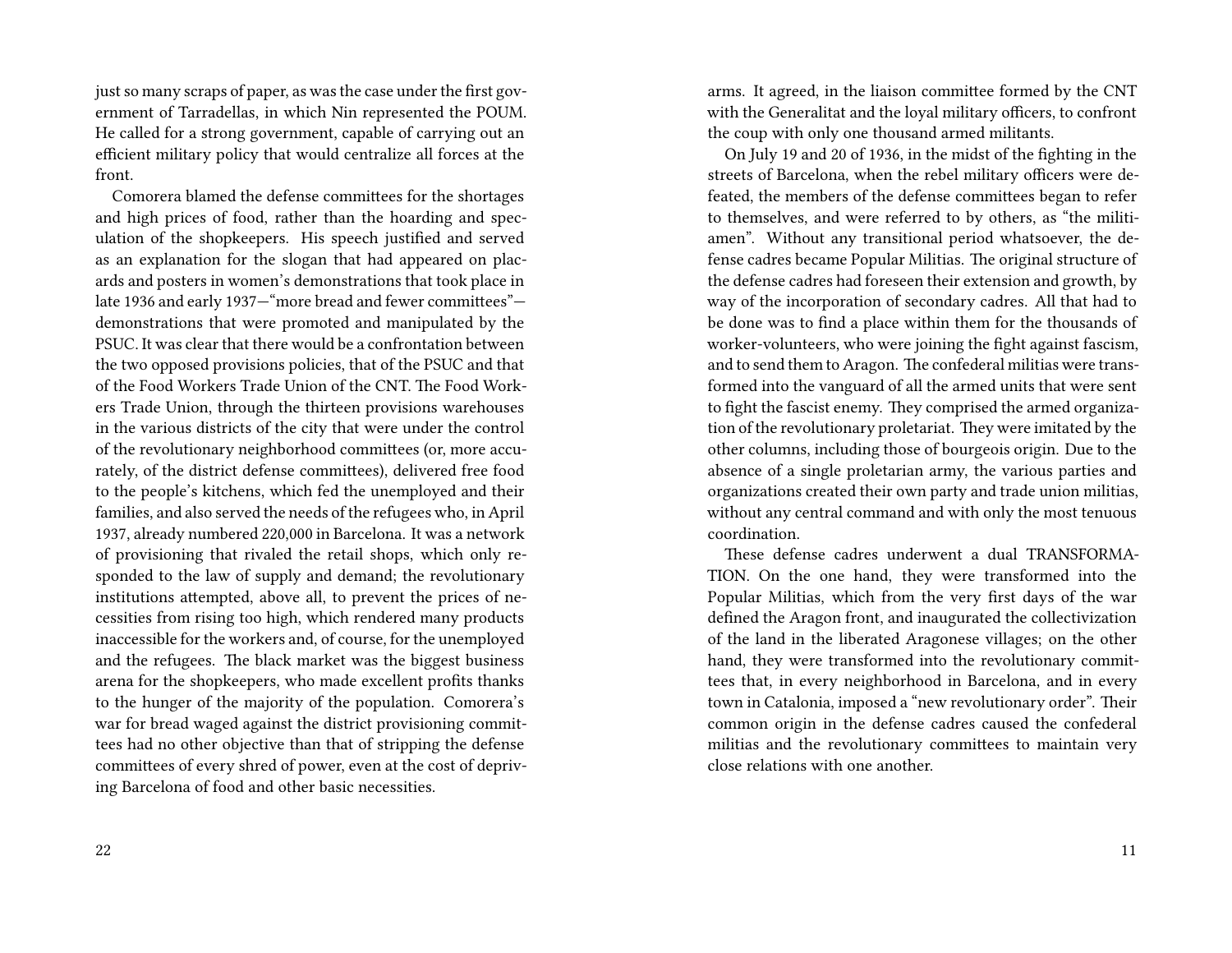The revolutionary committees performed, in every neighborhood or locality, especially in the nine weeks after July 19, the following functions:

- 1. They confiscated buildings for committee offices, storage of supplies, cultural centers and rationalist schools. They seized and administered hospitals and newspapers;
- 2. They conducted searches of private homes to requisition weapons, food, money and objects of value;
- 3. Inspection of suspicious buildings by armed squads, in order to arrest "cops", snipers, priests, reactionaries and fifth columnists. (Recall that the mopping-up operations conducted against snipers lasted an entire week in the city of Barcelona);
- 4. They set up recruiting centers in every neighborhood for the Militias, which they armed, financed, supplied and paid (until mid-September) with their own means, and even after May 1937, each neighborhood maintained an intimate and continuous relation with its militiamen on the front, and welcomed them when they came home on leave;
- 5. They stored arms in the headquarters of the defense committee, which also played the role of a local store or warehouse, in which the provisions committee of the district was also housed, which supplied the neighborhood with food that was requisitioned in the rural areas by means of armed coercion, exchange, or purchase with vouchers;
- 6. Imposition and collection of the revolutionary tax in every neighborhood or locality.

The revolutionary committees performed an important and quite multifarious administrative role, which extended from tober 1936, the entry of the CNT into the government of the Generalitat led to the creation of a Committee for Internal Security, which resulted in a situation of dual power of command over the forces of public order, between the CNT and the government of the Generalitat. The Control Patrols were losing their autonomy and their decision making capabilities, while the Commissariat of Public Order, controlled by the PSUC and the ERC, was increasing its coercive powers, recommissioning the units of the Assault Guards and the Republican National Guards (the former Civil Guards). At the end of January 1937 the militiamen of the PSUC-UGT abandoned the Control Patrols, and were replaced by elements from the CNT, the ERC and the POUM. The final elimination of the Control Patrols, which would be absorbed into a new, unified Security Corps by the decree of March 4, 1937, implied the CNT's loss of hegemony in the police functions and repressive tasks of the rearguard.

In the fragile political and armed equilibrium that prevailed in the spring of 1937 in the Barcelona rearguard, the growth of and increasing threat posed by the repressive forces of the bourgeoisie, which were tending to monopolize the means of violence, gave a new impetus to the reorganization and preparedness of the neighborhood defense committees for a confrontation that now appeared to be inevitable.

### *ALB—Why did the committees lose control over provisioning? What was the "war for bread"?*

On December 20, 1936, Joan Comorera (PSUC), the Minister of Provisions, delivered an important speech, in Catalan, at the Gran Price ballroom in Barcelona.

Comorera argued in favor of a strong government, with full powers, capable of enforcing decrees that would no longer be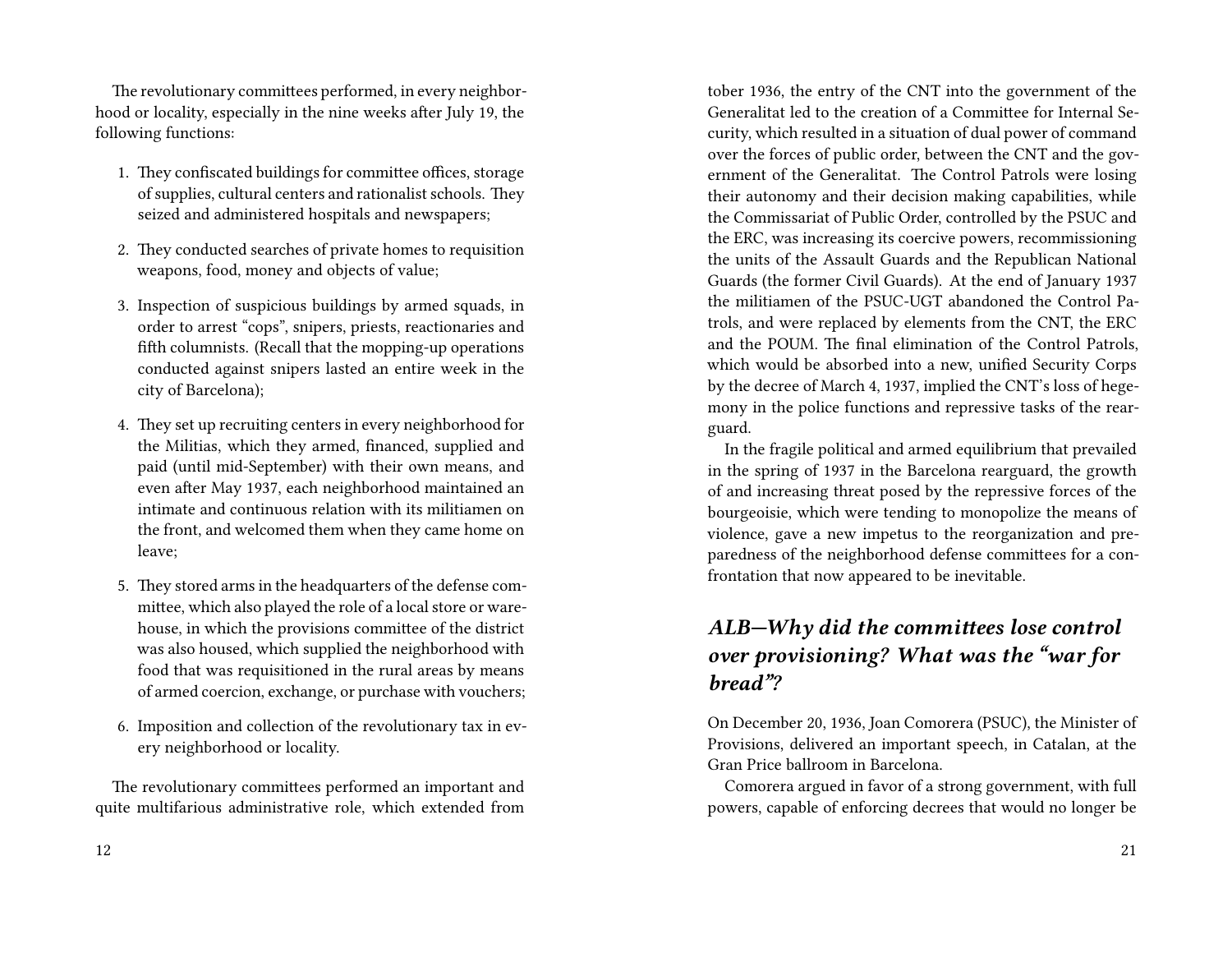#### *ALB—Did the defense committees clash with the superior committees?*

During late November and early December 1936, the CNT debated the role that should be played by the defense committees in Barcelona.

The debates were framed within a strictly trade union-based perspective, which was not at all sympathetic with regard to the important role performed by the defense committees and the provisioning committees at the neighborhood level. It was held that their functions, once the stage of the revolutionary insurrection had come to an end and the next stage had begun, were of an exceptional and provisional character and that in any event they must be assumed now by the trade unions.

In November/December 1936, the defense committees were a thorn in the side of the governmentalist policies of the CNT superior committees; therefore, the latter proclaimed that the defense committees must accept a subordinate role and submit to the authority of the trade unions, as mere armed, but somewhat annoying and superfluous, appendages of the latter.

The debates were focused on the degree of autonomy to be enjoyed by the neighborhood defense committees with respect to the trade unions. Proposals spanned the spectrum from allowing the Local Defense Committees to be totally independent and to be completely separate entities, recognizing them as THE MILITIA OF THE CNT, to their full and absolute subordination to the dictates of the Local Federation of Trade Unions, which were not only to debate relevant issues and decide what action should be taken, but would also have custodianship over arms, and jurisdiction over the members and finances of the Defense Committees.

The fundamental issue, according to the Regional Committee, was the generalized refusal to obey the disarmament orders: "the neighborhoods are our own worst enemies". In Octhe issuance of vouchers, food coupons, and travel passes, marriage ceremonies, supply and administration of hospitals, to the confiscation of food, furniture and buildings, financing rationalist schools and cultural centers managed by the Libertarian Youth, paying the militiamen or their families, etc.

The District Revolutionary Committees were coordinated from the headquarters of the Regional Committee, to which the secretaries of every neighborhood defense committee reported. There was also a permanent Confederal Defense Committee, located in the CNT-FAI headquarters.

For matters related to the confiscation of large quantities of money and very valuable objects, and all those other tasks involving arrests, information or investigation that, due to their importance, surpassed the jurisdiction or abilities of the neighborhood revolutionary committees, the latter submitted the matters in question to the Investigation Service of the CNT-FAI, under the direction of Escorza at the CNT-FAI headquarters.

### *ALB—Was there a power vacuum? Were the neighborhood committees formed from the Defense Committees? And what about the provisions committees?*

The real power of decision and execution was in the streets; it was the power of the armed proletariat, and the local committees of defense and of workers control exercised this power, spontaneously expropriating factories, workshops, buildings and property; organizing, arming and transporting to the front the groups of volunteer militiamen that they had previously recruited; burning churches or converting them into schools or warehouses; forming patrols to extend the social war; manning the barricades, which were now class frontiers, that controlled traffic and manifested the power of the committees; running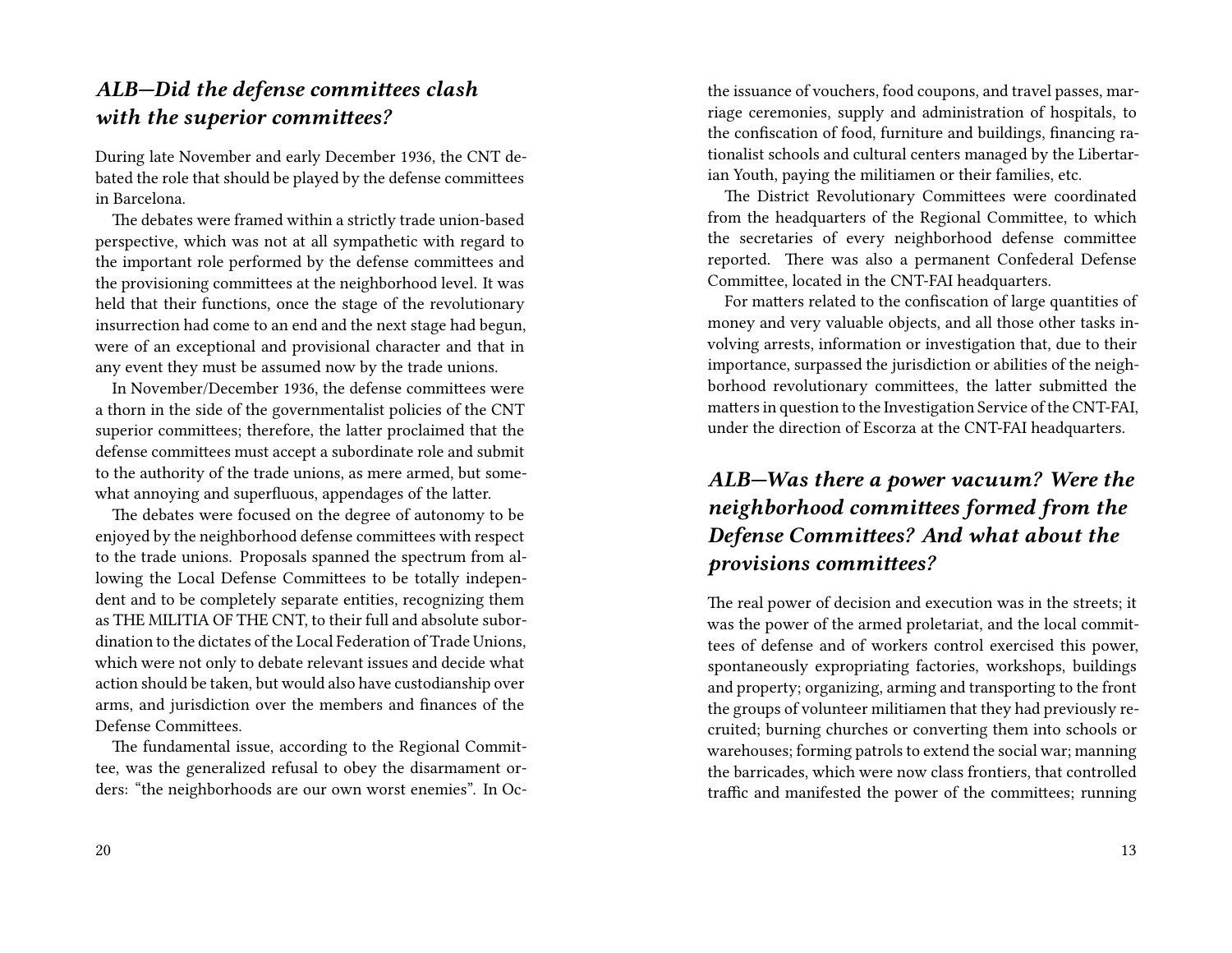the factories, without owners or managers, or converting them for military production; requisitioning cars and trucks, or food for the provisions committee; taking bourgeoisie, fascists and priests "for a ride"; replacing the superannuated republican municipal authorities, imposing in every locality their absolute authority in all domains, without waiting for orders from the Generalitat, or from the Central Committee of Antifascist Militias (the CCMA). The revolutionary situation was characterized by an atomization of power.

On the night of the 19<sup>th</sup> the only real power was "the federation of the barricades", and the only immediate objective was the defeat of the rebels. The army and the police, which had either been dissolved or confined to their barracks, disappeared from the streets after July 20. They had been replaced by Popular Militias composed of armed workers, who fraternized with discharged soldiers and Civil Guards who had disposed of their uniforms, in one victorious mass of people, which transformed them into the vanguard of the revolutionary insurrection.

In Barcelona, the defense committees, now transformed into revolutionary neighborhood committees, in the absence of any directives from any organization and without any other coordination than the revolutionary initiatives required by everyday needs, organized the hospitals, overflowing with an avalanche of wounded, set up soup kitchens, requisitioned cars, trucks, weapons, factories and buildings, searched private homes, arrested suspicious persons and created a network of provisioning committees in every neighborhood, which were coordinated in a Central Provisioning Committee in the city, in which the Food Workers Trade Union played an important role. The revolutionary contagion affected all social sectors and all organizations, which sincerely chose to lend their support to the new revolutionary situation. This was the only real power of the CCMA, which appeared to the people in arms as the antifascist institution that must fight the war and impose the new revolutionary order.

arrive over a period of fifteen days. They abandoned the front, bringing their guns with them.

Having arrived in Barcelona, together with other anarchists (defenders of the continuation and intensification of the July revolution, and opponents of the CNT's collaboration with the government), the militiamen from Gelsa decided to form an anarchist organization that was distinct from the FAI, the CNT and the Libertarian Youth, whose mission would be to bring the libertarian movement back to the revolutionary path. Thus, a new group was formally constituted in March 1937, after a long period of preparation that lasted several months, beginning in October 1936. Its executive committee decided to assume the name, "Friends of Durruti", which was largely due to the fact that many of its members were former militiamen of the Durruti Column, and as Balius correctly pointed out, it was by no means a reference to Durruti's political positions, but rather to the popular myth that had grown up around him.

This revolutionary opposition to the militarization of the Popular Militias was also manifested, to one degree or another, in all the confederal columns, but was most pronounced in the Iron Column, which decided on various occasions to "descend on Valencia" in order to drive the revolution forward and confront the counterrevolutionary elements in the rearguard.

In February 1937 an assembly of confederal columns was held that addressed the question of militarization. The threats to withhold arms, food, and reinforcements from the columns that did not comply with the militarization decree, together with the certainty that the militiamen would be integrated into other units that were already militarized, were very effective. For many of the delegates, it seemed that it would be better to accept militarization, and to flexibly adapt to it in each column. Finally, the ideology of antifascist unity and CNT-FAI collaboration in government administration, in defense of the republican State, won out over the resistance to militarization, which was finally accepted even by the recalcitrant Iron Column.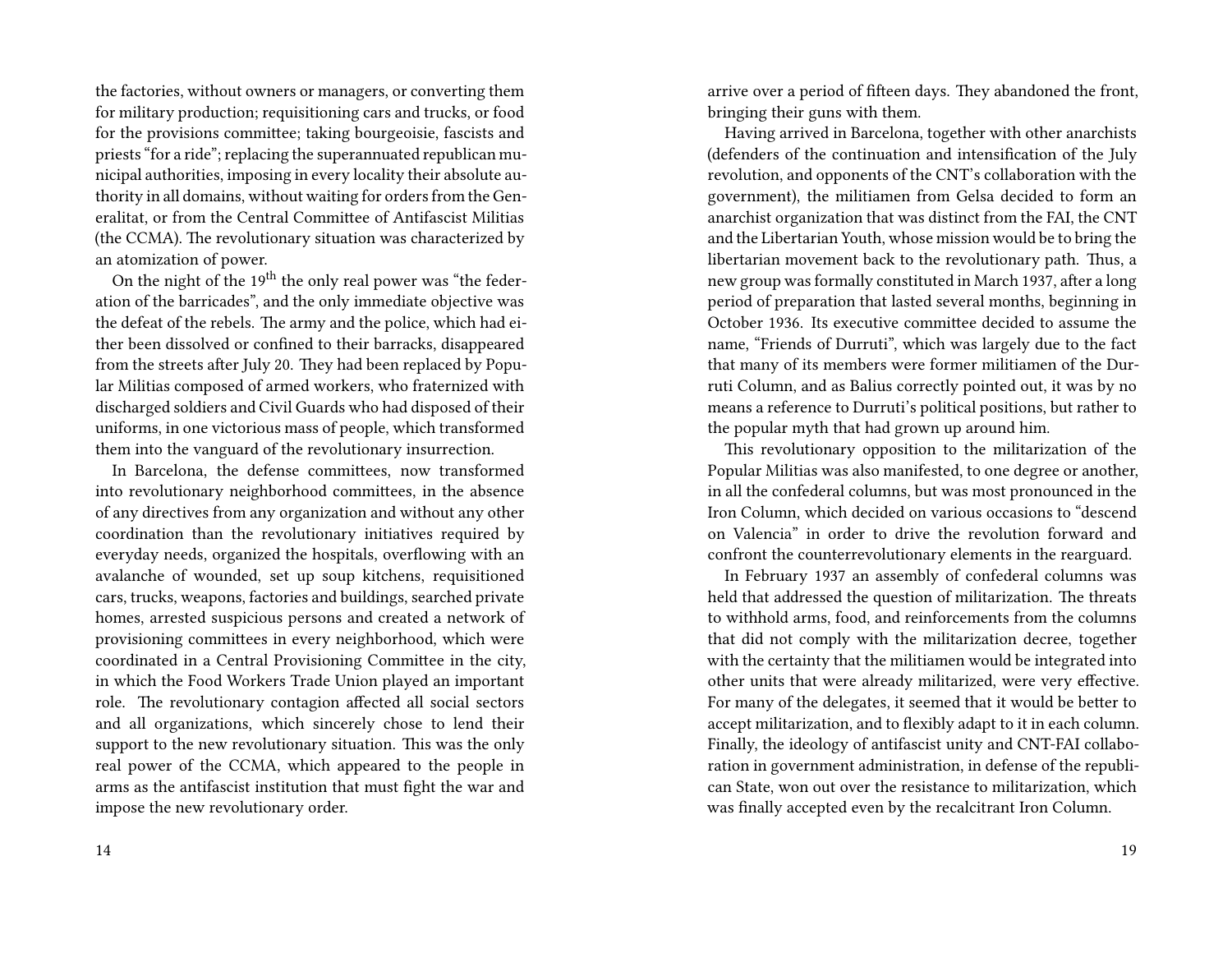justice, under the command of the Generalitat; the transition from the expropriations and workers control of the factories to a centralized economy, controlled and administered by the Generalitat.

The delay in implementing the decrees, as a result of the low-profile yet still intransigent resistance of the confederal militants, who were still armed, caused the government of the Generalitat to emphasize as its primary objective the disarming of the rearguard, and it unleashed a propaganda campaign against the so-called "incontrolados", which dovetailed with the second objective contained in the constantly-repeated slogan: "arms to the front".

The powerful resistance of the anarchosyndicalist rank and file to the militarization of the militias, the Generalitat's control over the economy and the collectivized enterprises, the disarmament of the rearguard and the dissolution of the local committees, resulted in a delay of several months in the complete fulfillment of the decrees of the government of the Generalitat with regard to these issues. This resistance would culminate, in the spring of 1937, in major unrest, which was exacerbated by discontent with the progress of the war, inflation, and the shortage of primary necessities, which then crystallized in a general critique on the part of the CNT rank and file militants of the participation of the superior committees of the CNT-FAI in the government, and the antifascist and collaborationist policies of their leaders, whom they accused of forfeiting "the revolutionary conquests of July 19".

In October of 1936 the decree concerning the militarization of the Popular Militias produced a great deal of unrest among the anarchist militiamen of the Durruti Column, on the Aragon Front. After long and acrimonious debates, in March 1937, several hundred volunteer militiamen, posted in the Gelsa sector, decided to abandon the front and return to the rearguard. An agreement was reached which stipulated that the replacements for the militiamen who were opposed to militarization would

On July 21, a Local and Regional Plenum renounced the seizure of power, understood as the dictatorship of the anarchist leaders, rather than as the imposition, coordination and extension of the power that the revolutionary committees were already exercising in the streets. On the 23<sup>rd</sup> a full Plenum, held in secret, of the superior committees of the CNT and the FIA closed ranks with regard to their decision to collaborate in the CCMA, and to prepare for the Plenum on the 26<sup>th</sup> to overcome the resistance of the militants.

On the 24th the first two anarchist columns had departed for the front, under the command of Durruti and Ortiz. Durruti delivered a speech over the radio in which he warned of the need to remain vigilant in the face of a possible counterrevolutionary putsch. The revolutionary situation in Barcelona must be consolidated, in order "to go for everything" after taking Zaragoza.

On July 25 Companys went to the Naval Academy and accused the members of the CCMA of having been inefficient with regard to maintaining public order, and was greeted with indifference by García Oliver who menacingly dismissed him.

On the morning of July 26, the Regional Plenum ratified the definitive collaboration of the CNT-FAI in the CCMA, as consented to by the superior committees of the CNT-FAI in their debate on the 23rd and at the previous Regional Plenum held on the 21st .

The Plenum of the 26<sup>th</sup> unanimously confirmed that the CNT would observe the decision, approved on the  $21<sup>st</sup>$ , to participate in this new institution of class collaboration called the CCMA. At the same Plenum, on the  $26<sup>th</sup>$ , a Provisions Committee was created, dependent on the CCMA, to which all the various provisions committees that had arisen at different locations would be subject, and at the same time ordered a partial cessation of the general strike. The summary statement of the principle agreements reached at this Plenum was drafted in the form of